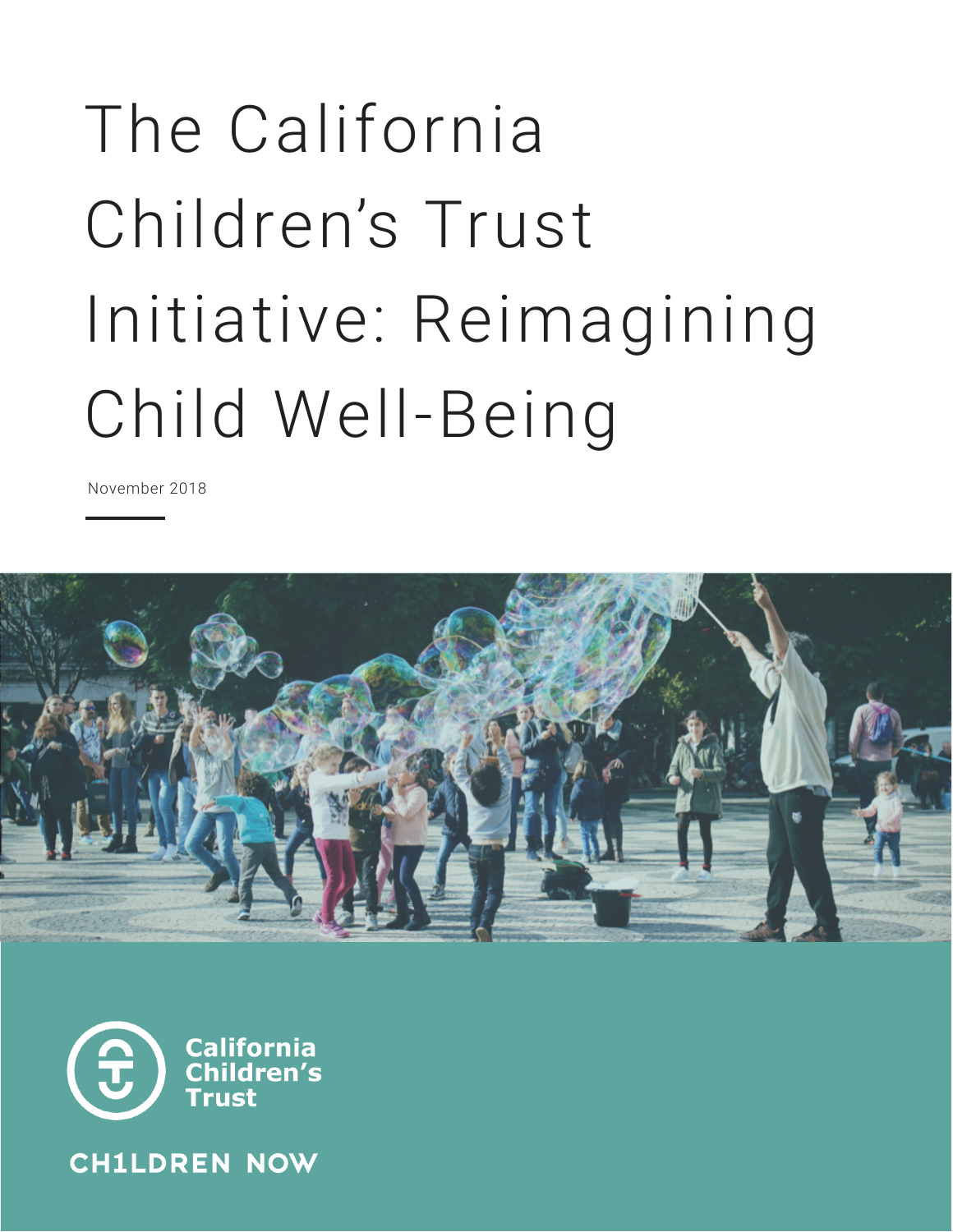# Reimagining Well-Being for California's Children

Whether measured against developmental benchmarks, epidemiological estimates of the prevalence of need, or the timeliness of access to quality interventions, California's child-serving systems are failing to support healthy development, alleviate suffering, and unlock the potential of individual children and youth<sup>1</sup>. There is an immediate need for systems change to redefine the scope and nature of behavioral health—including the procurement, financing, and delivery mechanisms that translate healthcare coverage and policy into actual services and supports for children's social, emotional, and developmental health. While the challenge is stark, the current moment is defined by extraordinary possibility.

**The California Children's Trust (CCT)** is a broad-based initiative to capture unique opportunities in the state to conceive, fund, administer, deliver, and measure a comprehensive system of social, emotional, and behavioral health supports to all of California's children. The Trust aims to bring existing groups together under a shared agenda to:

**CONCEIVE:** Shift from a reactive, pathology-oriented behavioral health infrastructure to one that integrates proactive, preventative approaches to advancing child well-being

**FUND:** Leverage and create mechanisms to finance a more expansive and responsive array of behavioral health services and supports

**ADMINISTER:** Simplify and integrate behavioral health administration and funding

**DELIVER:** Expand access to a broad array of supports that allow children's and families' needs—not simply their diagnoses—to drive system quality, delivery and utilization

**MEASURE:** Create shared child well-being outcomes and systems of measurement to increase accountability and coordination across child-serving systems

This brief reviews the history and complexity of California's policies related to the delivery of children's behavioral health services, highlighting the limitations of existing approaches. It focuses on the current performance and most significant challenges facing California's mental health delivery system for children and outlines new fiscal and programmatic opportunities for the state to improve child well-being.

#### **CCT Definition of Terms**

**Behavioral Health Supports:** clinical and non-clinical interventions that support children's social, emotional, mental,

developmental and cognitive health and prevent and treat substance use disorders.

**Child Health Equity:** Child health is equitable and just when every child has a fair and intergenerational opportunity to attain their full health and developmental potential, free from discrimination.

**Child Well-Being:** Refers to the health of the whole child and includes physical health and safety; psychological, social, emotional, and cognitive development; and educational achievement.

#### Who is responsible for child well-being in California?

In California, multiple public systems share responsibility for ensuring the mental and behavioral health needs of children and youth are met. This includes, but is not limited to: Department of Social Services (DSS), Department of Health Care Services (DHCS), California Department of Education (CDE), Department of Developmental Disabilities (DDS), Department of Juvenile Justice (DJJ), First 5, Department of Managed Health Care (DMHC), and the Department of Public Health (DPH). These agencies, plus the departments of 58 counties implement programs to address aspects of child well-being. However, each agency has different rules guiding what they can pay for, different definitions and measurements for child well-being, and difficulties sharing interagency information, resulting in a lack of accountability to each other, and to the children and families they serve.

The largest payer of mental health services, Medicaid (Medicaid and the Children's Health Insurance Program are combined to be "Medi-Cal" in California) provides services to children through the Early Periodic Screening, Diagnosis and Treatment (EPSDT) benefit. EPSDT requires that states provide youth under the age of 21 with all the medically necessary services to "correct or ameliorate defects, physical and mental illnesses, and conditions discovered by the screening services.2" While "medical necessity" under EPSDT is defined broadly, until recently California state law included a confusing definition that resulted in more restrictive applications of the broad federal standard.

As a result, many California children have not been deemed eligible to receive crucial services.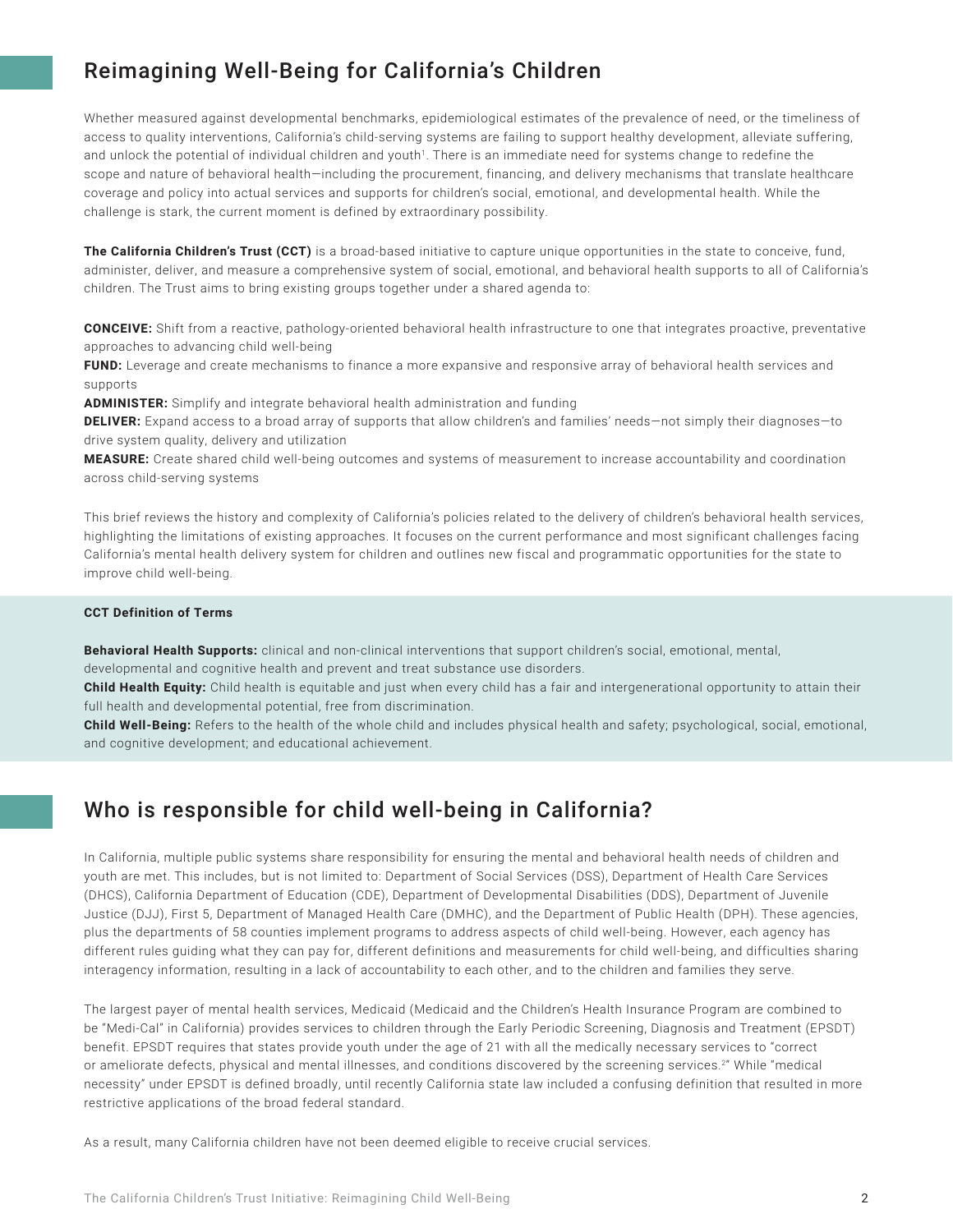#### CHILDREN ACROSS CALIFORNIA ARE NOT GETTING THE SUPPORT THEY NEED.

This is in part because the current mental health system does not account for exposures to poverty, racism, or adverse childhood experiences in how it assesses behavioral health needs, dispenses behavioral health supports and services, or defines behavioral health outcomes. That means the gap between children who would benefit from a behavioral health support, including prevention, and those who receive a behavioral health support is large.

Current estimates suggest 7-8% of California's children have a serious emotional disorder and Black and Latino children and children who live below the federal poverty line have the highest rates, ranging from 8-10%.3 Yet, fewer than 5% of youth eligible for specialty mental health services (SMHS) under Medi-Cal receive a service, and less than 3% receive ongoing services<sup>4</sup>. What is more, these estimates do not account for children who are at risk of other social, emotional, or behavioral impairments, or who may benefit from a support other than a specialty mental health service, including the more than 60% of California's children exposed to at least one adverse childhood event.<sup>5</sup>

Troubling access disparities also exist across the state, as the regions with the greatest need also have the fewest providers6 and the populations with the greatest need face continued access challenges. For example, in some California counties, only 33% of children in foster care receive any SMHS, and statewide only 50% receive such a service.

#### ALL CALIFORNIA CHILDREN SHOULD RECEIVE DEVELOPMENTAL SCREENINGS THAT ARE CRITICAL TO EARLY INTERVENTION.

• About **25% of California children are at risk for developmental, behavioral or social delays.**<sup>7</sup>

• Only **22% of California parents report that their child received a developmental screening** during a pediatric well child visit, and Black, Latino and Asian children have the lowest screening rates largely because fewer providers ask these families about their child's development.<sup>8</sup>

#### RATES OF YOUTH MENTAL ILLNESS, SUICIDALITY, AND SUBSTANCE USE ARE ON THE RISE.

• The rate of **mental healthrelated hospitalizations for youth in California has increased 50%** since 2007.9

• Nationally, inpatient visits for **suicide, suicidal ideation, and self-injury increased by 104%** for children ages 1 to 17 years, and by 151% for children ages 10 to 14 years between 2006-2011.12

• The rate of self-reported **mental health needs among California adolescents has increased by 61%** since 2005.10

• Nationally, **70% of youth involved in juvenile justice have a diagnosable mental illness.**<sup>13</sup>

• Substance use and abuse starts early—by 11th grade, **half of all California students have used alcohol or drugs and over 10% report heavy use.**15

• Nationally, since 2005, there has been a **30% increase in suicide rates, including a 200% increase among girls 10-14.** Suicide is now the second leading cause of death for all youth and young adults 10-24.11

• Over **30% of California adolescents report feelings of depression and over 10% have considered suicide**, with Native Hawaiian/Pacific Islander, American Indian/Alaska Native, and LGBTQ students reporting dramatically higher rates.<sup>14</sup>

## **The Evolution of California's Mental Health Policies and Financing**

The mental health system is a product of its history—a history that reflects changing values and inconsistent financial commitments. After the closure of its state psychiatric hospitals, California shifted to treating individuals in the community. The following timeline shows the foundational national and state legislative programmatic and fiscal changes that have shaped children's behavioral health care in California for over six decades: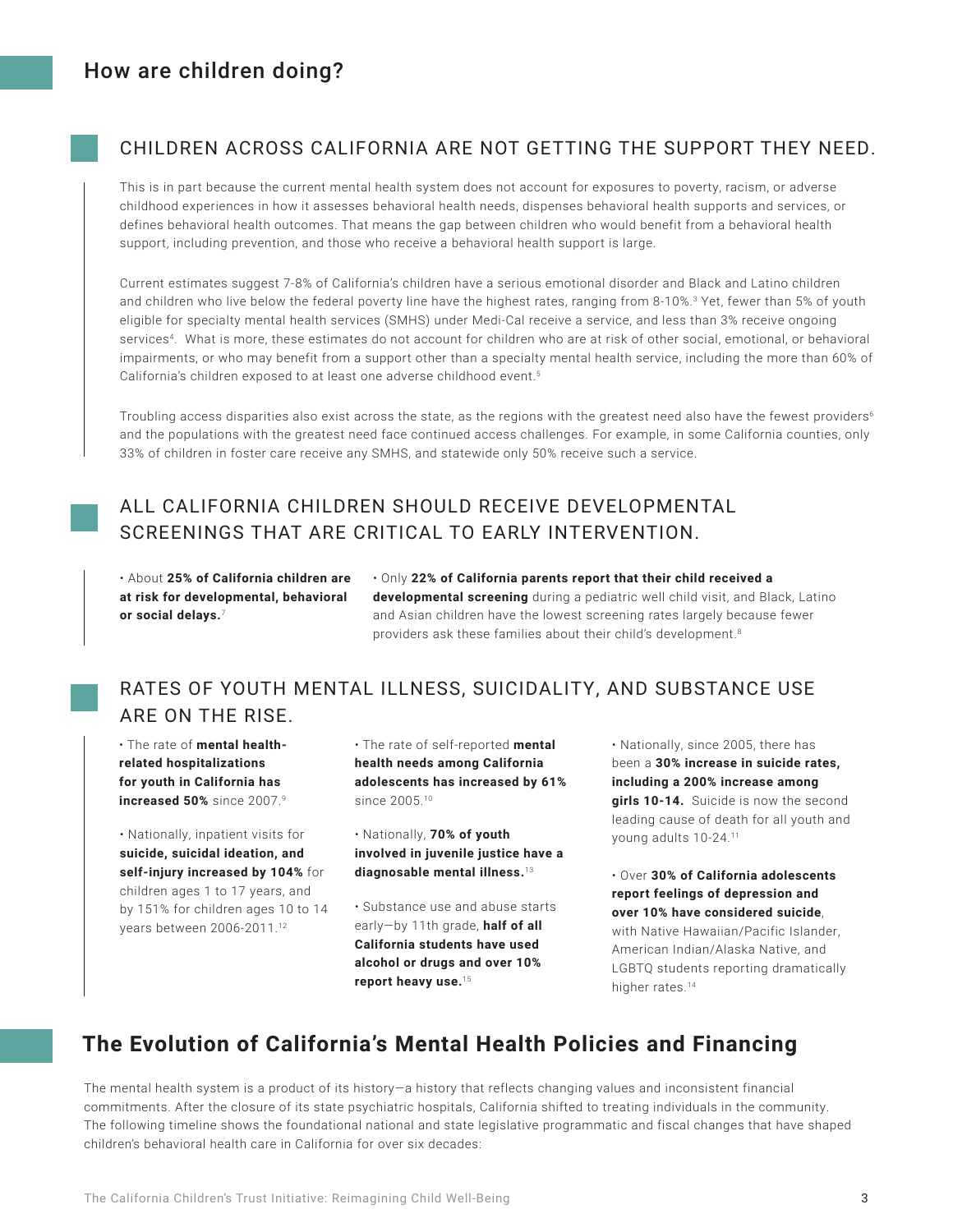# The Evolution of California's Mental Health Policies and Financing

Events in blue represent law suits.

• Pre-1957-State Hospitals—state funding for mental health services was concentrated on eight state hospitals that served approximately 36,000 mental health patients, including children.

**• 19**57- Short-Doyle Act—established that mental illness could and should be treated in the community.

**• 19**65-Medicare and Medicaid amendments to the Social Security Act-Medicaid allows states to receive a federal match on certain healthcare expenses for covered individuals. The federal government had the authority to waive certain provisions of Medicaid law to give states flexibility to meet the goals of their Medicaid programs. For example:

• Section 1115(a) of the Social Security Act gave states the ability to plan, negotiate, and implement experimental, pilot, or demonstration projects that promote the objectives of Medicaid and the Children's Health Insurance Program (CHIP).16

• Section 1915(b) of the Social Security Act gave states the ability to restrict enrollees' freedom of choice.

**• 196**8-Lanterman-Petris-Short Act—established that for an individual to be involuntarily committed to an institution, a judicial hearing must first be held to ensure their rights were not being circumvented. LPS also required that most counties<sup>17</sup> implement mental health programs.

**• 1**978-Proposition 13—capped property taxes across the state, decreasing government revenues dramatically and impacting locally-delivered programs, including community mental health services.

**• 19**84-AB 3632—required counties to provide students with disabilities, as designated by their Individualized Educational Plan, any necessary mental health services.

**• In 199**5-1915(b) Waiver—California uses its Section 1915 (b) waiver to implement its Specialty Mental Health Services program (SMHS) through Local Mental Health Plans.18

**• 1**991- The California Realignment Act—required counties to take on new responsibilities for mental health, social service, and health programs and in exchange, counties received a dedicated funding stream from the state.19

**• 1**998-Healthy Families Program (HFP)—created California's children's health coverage program, expanded eligibility for the existing Access for Infants and Mothers (AIM) program, and expanded Medi-Cal's Federal Poverty Level for children.

**• 199**5-TL v Belshe—resulted in funding to ensure compliance with and implementation of an expanded EPSDT mental health services benefit with counties assuming responsibility for service provision.

• 2000-AB 88-California's mental health parity law required health plans to provide coverage for the diagnosis and treatment of severe mental illness of a person of any age and for the serious emotional disturbances of a child under the same terms and conditions applied to all other covered medical conditions.

• 2001-Emily Q v. Belshe—resulted in the creation of a new type of intensive mental health service for children called therapeutic behavioral services

• 2003-Proposition 63 (the Mental Health Services Act or MHSA) imposed a 1% tax on those who report income of at least \$1 million, and directs revenues to fund programs focused on prevention and early intervention, workforce development, technology, and treatment.

• 2008-The Mental Health Parity and Addiction Equity Act—required health insurers, including Medi-Cal Managed Care plans, to provide the same level of benefits for mental and/or substance use treatment and services that they do for medical/surgical care.

• 2010-Patient Protection and Affordable Care Act—established reforms including that children cannot be denied coverage for preexisting conditions.20

• 2011 Realignment—While similar to 1991 realignment, 2011 realignment moved some juvenile justice responsibility from the state to counties and increased funding for community mental health.

• 2011-AB 114—rendered AB 3632 inoperative and transferred that funding to California school districts requiring them to assume responsibility for ensuring that students with qualifying disabilities, as designated by their Individualized Educational Plan, be offered the mental health services necessary to benefit from their educational programs.

• 2011 Katie A. v. Bontà—required statewide implementation of new home and community-based mental health services to meet the mental health needs of youth in foster care and those at risk of removal from their families. The state later clarified that these services are available to all Medi-Cal eligible children who meet medical necessity for the services (not just foster children or those at risk of removal).

• 2013-HFP Ends—eliminated the HFP and AIM: children covered by these programs were absorbed into Medi-Cal, resulting in more children being eligible for the EPSDT benefit.<sup>21</sup>

• 2015 Continuum of Care Reform—overhauled California's child welfare system to reduce the state's dependence on institutional care and ensure that all foster children are raised in stable family homes.<sup>22</sup>

**• 20**18-SB 1287—clarified the state's definition of "medical necessity" under EPSDT to align with the broader federal definition.

The California Children's Trust Initiative: Reimagining Child Well-Being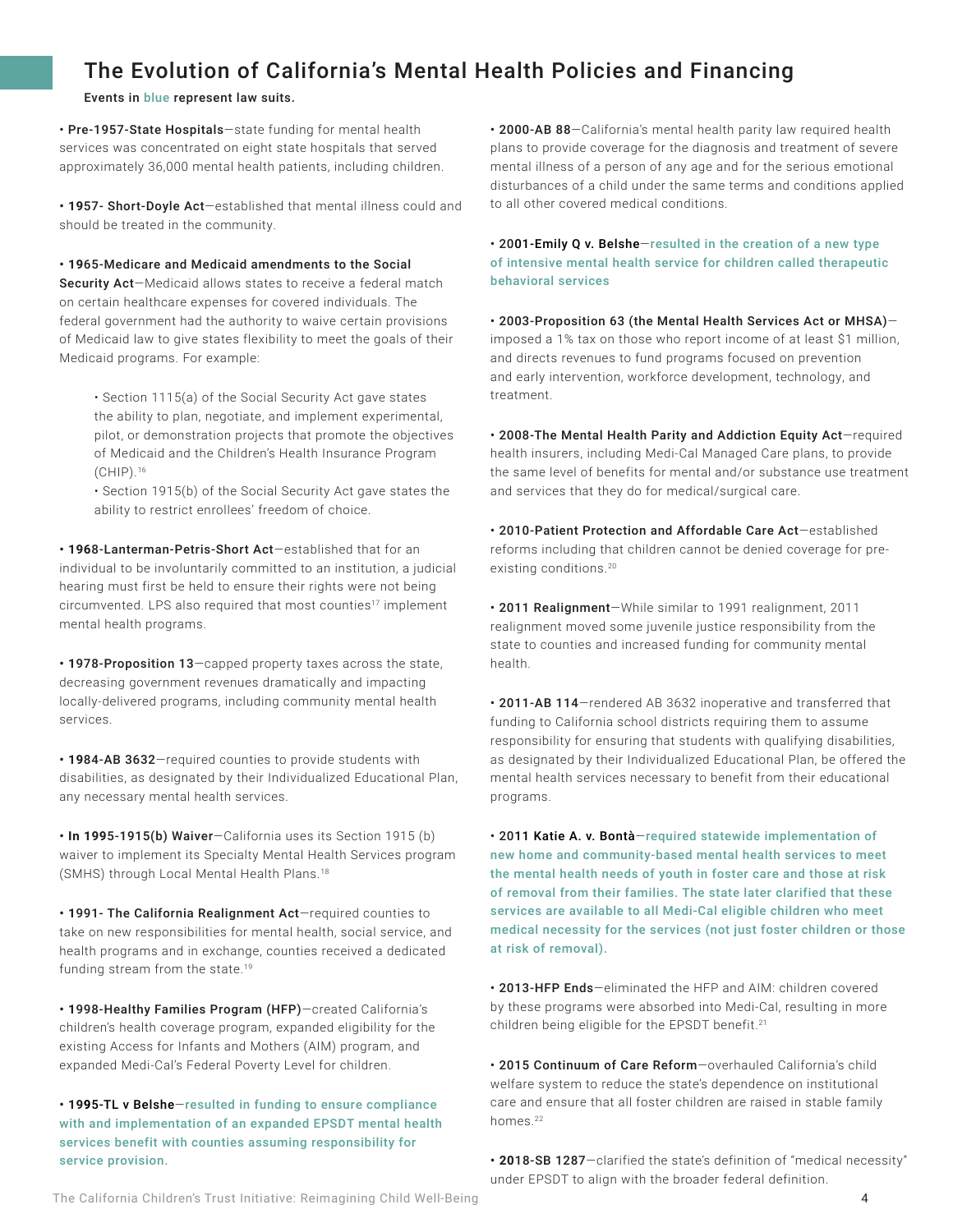## The Time for Change is Now

California's current patchwork of policies, siloed funding streams, lack of coordination among agencies and levels of government, burdensome administrative complexity, and diagnosis-driven treatment models hinder California's state and local systems from delivering on the promise of child well-being. **California can and must do better for children.** 

Advocates, families, and policymakers agree that it will take dramatic changes to establish a stronger foundation for the health of all Californians. Policymakers are now in a position to understand the science behind the persistence of negative health outcomes across generations and populations, the drivers and implications of health inequities, and the need for a new approach. Today, the current confluence of financial, programmatic, and administrative opportunities make now the right time to reimagine how to create a responsive continuum of services to improve the well-being of California's children.

**Financial Opportunities.** Federal Medicaid waivers draw billions in federal matching funds into the Medi-Cal program. Both California's 1115(a) and 1915(b) waivers were approved for a five-year term in 2015 and are up for renewal in 2020. This impending negotiation provides an opportunity for the state to revisit and restructure the financing and delivery system of behavioral health services. Additionally, the Medi-Cal program provides the state with federal matching funds for allowable expenditures. By maximizing qualified expenditures, the state can generate significant additional federal funds.

Despite amassing approximately \$2 billion in annual revenue, the MHSA has not yet significantly transformed children's mental health outcomes and child well-being. There are approximately \$230 million in MHSA revenues stored in county accounts, which may be subject to reversion to the state. These unspent dollars demonstrate the need for new strategies and present an opportunity to create a system that could more efficiently and effectively deploy resources.

Finally, as the economy continues to thrive, California can expect continued growth in 2011 Realignment revenues, a portion of which counties are required to use to fund children's programs.<sup>23</sup>

**Programmatic Opportunities.** There have been multiple recent attempts at reform to better address child wellness. Programs like the Department of Health Care Services' Care Coordination Assessment project and the Whole Person Care Initiative show a strong desire to address the multiple needs of adults and children. Additionally, California's education system has begun to focus on the whole child, seeking to provide students the skills they need to set and achieve positive goals, maintain positive relationships, feel and show empathy for others, and make responsible decisions. With Continuum of Care Reform, the state seeks to revamp the way foster youth receive care, including mental health supports. Unfortunately, most of these efforts are distinct and uncoordinated, and could benefit from stronger, more effective partnership and shared accountability across agencies.

**Workforce Development Opportunities.** California continues to struggle with providing a consistent and adequate pipeline of doctors, nurses, behavioral health providers, community health workers, resource navigators and public health professionals who are trained to support child well-being, particularly in underserved, rural, and ethnically and linguistically diverse communities. Peer-based, caregiver led, and community-oriented models of support have the ability to expand our workforce. The California Children's Trust sees an opportunity to employ new strategies to ensure that a broader workforce can better meet the needs of California's diverse population.

# **Conclusion**

California is facing a crisis in the health and welfare of children, just as current science highlights the need to focus holistically on social, emotional, and developmental well-being. Behavioral health is a tool that supports healthy development and is a means to achieve health equity. Effective behavioral health services must provide the supports that children and their families need to heal, be resilient, and thrive.

The California Children's Trust presents a unique collaborative opportunity to redesign the current system through policy, programs, and fiscal reforms. A new system will ensure that all California's children are safe, educated, and healthy, with a sense of purpose and belonging and the opportunity to achieve their aspirations.